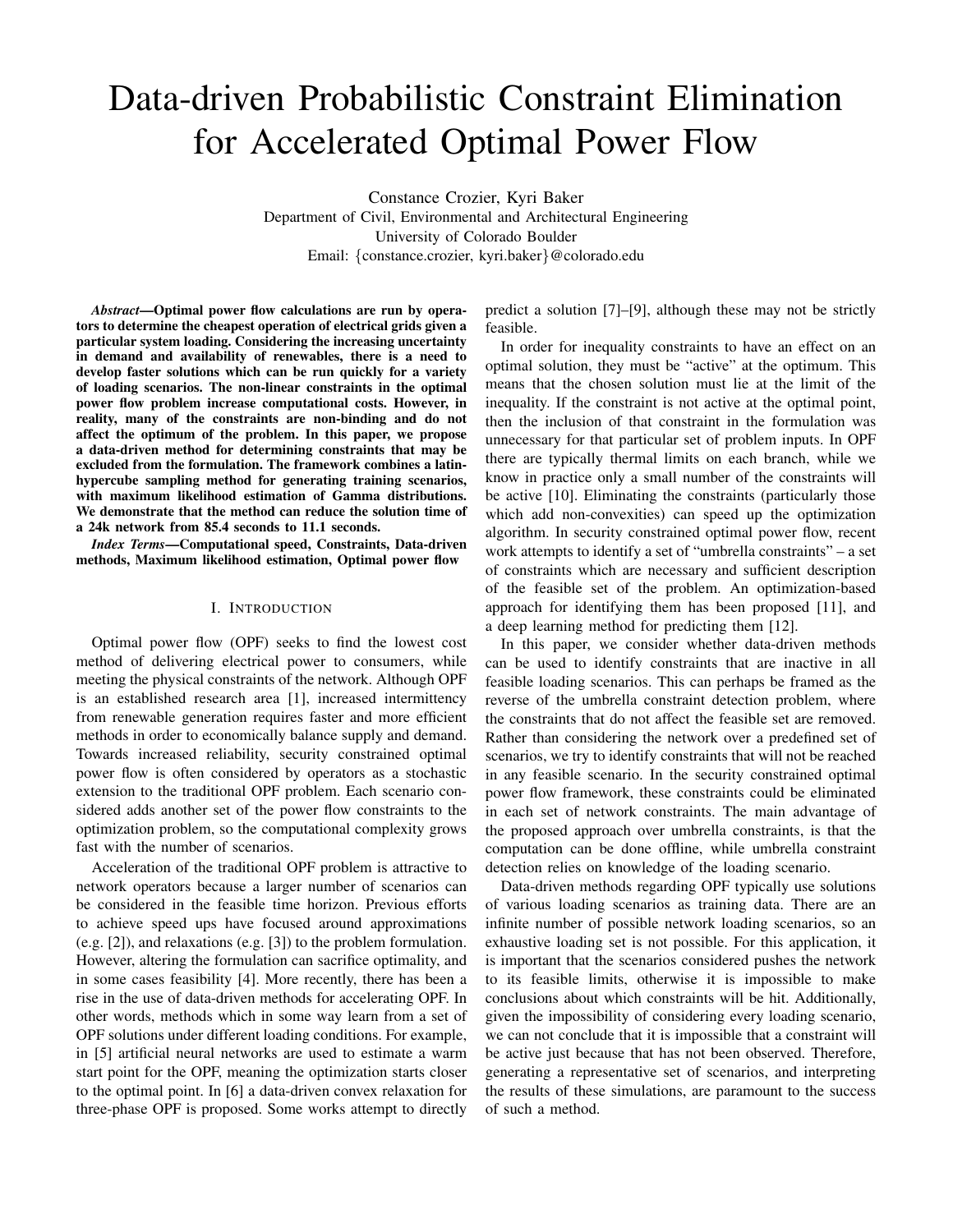Data-driven methods involving scenario generation and OPF have been used previously in studies with other objectives. In [13] 6000 loading scenarios on a real network were studied to investigate the optimality gap of various OPF relaxations. While [14] uses a scenario-based approach in order to assess future transmission expansion. Additionally, it is worth mentioning that data-driven constraint optimization has been investigated in other optimization problems (e.g. supply-chain management [15]). However, to the authors' knowledge, this is the first paper investigating whether OPF constraints can be removed using data-driven methods.

Therefore, the contributions of the paper can be summarized as follows. First, that we propose a method for generating loading scenarios which push the network to its feasibility limits. Second, that we propose a Bayesian method for estimating the probability that each constraint is active, meaning non-zero probabilities may occur when an active constraint has not been observed. Third, that we propose a framework for removing constraints, and demonstrate the computational speed up that can be achieved for two different networks.

## II. BACKGROUND

This section provides the necessary background to the OPF problem and gamma probability distributions, which are exploited in the proposed method.

# *A. AC Optimal Power Flow*

Optimal power flow aims to minimize the cost of meeting consumer demand on an electricity network, while adhering to the physical constraints of the network. At a given time the network state is described by: the voltage magnitude and angle at each bus,  $v, \theta$ , the real and reactive power output of each generator,  $p_q, q_q$ , and the real and reactive power of each load,  $p_l, q_l$ .

We assume that the load is uncontrollable, so the objective is to find the generator values which minimize cost. Here we assume that each generator has a quadratic cost function, such that:

$$
\min_{v,\theta,p,q} \sum_{g} c_{g_0} + c_{g_1} p_g + c_{g_2} p_g^2, \tag{1}
$$

where  $c_{g_0}, c_{g_1}, c_{g_2}$  represent the constant, linear, and quadratic cost coefficients of generator  $g$ . The constraints of the optimal power flow problem can be written as:

$$
v_{min} \le v_i \le v_{max} \quad \forall i \tag{2}
$$

$$
0 \le \theta_i \le \pi \quad \forall i \tag{3}
$$

$$
p_{g_{min}} \le p_g \le p_{g_{max}} \quad \forall g \tag{4}
$$

$$
q_{g_{min}} \le q_g \le q_{g_{max}} \quad \forall g \tag{5}
$$

$$
-p_{e_{max}} \le p_e \le p_{e_{max}} \quad \forall e \tag{6}
$$

$$
-p_{f_{max}} \le p_f \le p_{f_{max}} \quad \forall f \tag{7}
$$

$$
\sum_{g \in G_i} p_g + \sum_{j \in J_i} p_j + \sum_{e \in E_i} p_e + \sum_{f \in F_i} p_f = 0 \quad \forall i \tag{8}
$$

$$
\sum_{g \in G_i} q_g + \sum_{j \in J_i} q_j + \sum_{e \in E_i} q_e + \sum_{f \in F_i} q_f = 0 \quad \forall i, \quad (9)
$$

where  $i$  represents the bus index,  $q$  the generator index,  $e$  the line index, and  $f$  the transformer index. Constraints (2) and (3) are bounds on the voltage magnitude and angle at each bus, (4) and (5) are bounds on the outputs of each generator, (6) and (7) are thermal limits of each line and transformer, and (8) and (9) ensures real and reactive power balance at each bus.

Depending on the cost coefficients  $c<sub>g</sub>$ , the generator bounds (5)-(7) may be frequently active (e.g. if some generators are significantly cheaper than others) and constraints (3) are necessary for ensuring a physical solution. However, it is unlikely that many of the voltage magnitude bounds (2) and thermal constraints (6)-(7) will all be active at once (due to network physics). Inactive constraints increase the computational complexity of the problem, but do not affect the optimal solution.

The line and transformer flows  $(p_e, q_e, p_f, q_f)$  are non-linear functions of the voltage magnitudes and angles at either end of the line, for example:

$$
p_e = g v_o^2 - \left(g \cos(\theta_o - \theta_d) + b \sin(\theta_o - \theta_d)\right) v_o v_d, \tag{10}
$$

where  $q$  is the line conductance,  $b$  is the line susceptance, and the subscripts  $_{o,d}$  denote the line's origin and destination buses respectively. Similar expressions are available for  $q_e, p_f, q_f$ . The cross-multiplied decision variables and the sinusoidal functions means that the bounds for these terms, constraints (6)-(9), are non-convex. This makes the thermal constraints an especially costly addition to the optimization. This paper explores whether simulation over a large range of loading scenarios can identify constraints that may always be inactive.

## *B. Gamma Distribution*

With thousands of continuous loads, there are an infinite number of possible loading scenarios on the network. Therefore, it would be inappropriate to assume that a constraint that is inactive in all observed scenarios will never be active. Instead we fit a probability distribution function to the observed data, meaning that a probability of the constraint being active can be non-zero even with zero observations.

Here we use the gamma distribution. The gamma distribution of variable  $x$  is defined by the probability distribution function:

$$
f(x;k,\phi) = \frac{\phi^{-k} x^{k-1} e^{-\frac{x}{\phi}}}{\Gamma(k)}\tag{11}
$$

where the distribution is defined by the shape parameter  $k$ and the scale parameter  $\phi$ . The distribution is only defined for variables  $x > 0$  and parameters  $k, \theta > 0$ . Figure 1 shows gamma distribution with various parameters. As the distribution is constrained to  $x > 0$  we can express x as the distance of each variable from its constraint, given that in OPF the constraints may never be violated. The scale parameter is also particularly useful for this application, because some constraint values will be fairly insensitive to load while some are sensitive. By learning a constraint specific scale parameter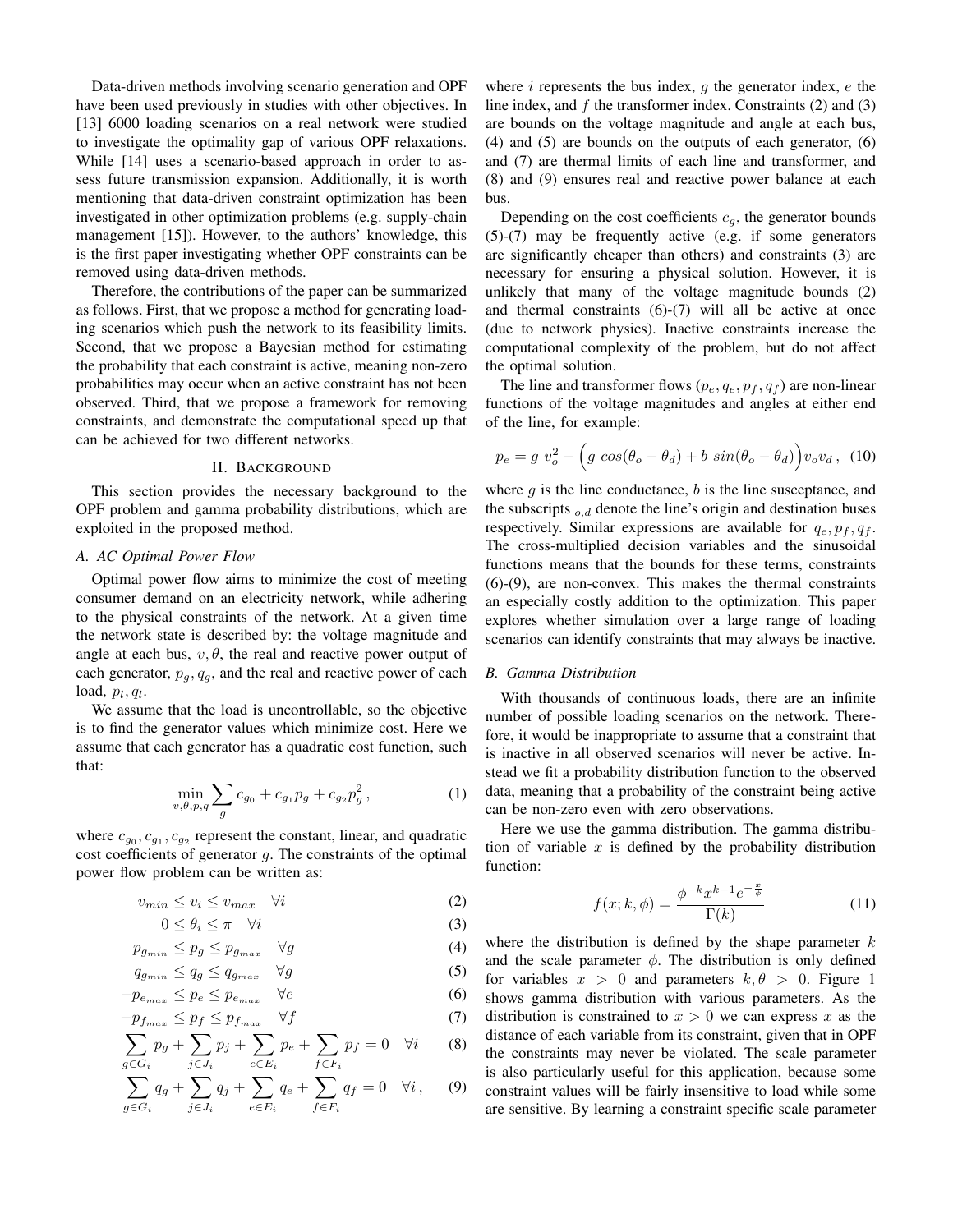

Fig. 1: Three gamma probability distribution functions.

we can factor in the spread of values across the simulations into our predictions.

The probability that x is less than some positive value  $\alpha$  is given by the gamma cumulative distribution function, which has the form:

$$
P(x \le \alpha) = \frac{\gamma(k, \frac{\alpha}{\phi})}{\Gamma(k)},
$$
\n(12)

where  $\gamma$  is the lower incomplete gamma function. Gamma distributions are undefined at  $x = 0$ , so for the purposes of this paper we assume that the probability that the constraint is active is equivalent to  $P(x \leq 10^{-4})$ . In this case we choose  $10^{-4}$  because it is the numeric precision of the constraints in our optimization solver, meaning constraints within this distance are considered active by the solver.

# III. PROPOSED FRAMEWORK

This section details the proposed methodology to identify constraints that may be eliminated from an optimal power flow problem. The method for generating scenarios is discussed, then the distribution fitting procedure is explained, and finally a criteria for excluding constraints is provided.

## *A. Scenario Generation*

In order to capture a large range of feasible loading conditions of the network, we need to generate a range of loading scenarios. To meet the objective of this study, these scenarios must include cases that push the network to the limits of its feasible region [16]. It is also important that the loading scenarios cover as wide a range of the functional space as possible, given limited computational resources.

Therefore, we propose an iterative latin hypercube sampling process. Latin hypercube sampling is a method which, unlike random sampling, purposefully chooses dissimilar points [17]. We use an iterative process with increasing load perturbations, because it is impossible to know ahead of time how much load the network can tolerate without violating its operating limits. Therefore, we propose beginning with a small randomized perturbation to each of the loads, and gradually increasing the perturbation until none of the sampled loading points are feasible. This algorithm is described in Algorithm 1. The function  $LHS$  provides  $n_b$  latin hypercube samples of the network loads  $p_l, q_l$  using bounds of  $p_l^0(1 \pm s_f), q_l^0(1 \pm s_f)$ . The OPF function runs  $n_b$  optimal power flow problems and returns  $n_{feas}$  sets of bus voltages v and branch overheads  $b_{o}$ , where  $n_{feas} \leq n_b$  is the number of loading points which had a feasible solution. The while loop terminates once a batch of loading conditions yields zero feasible solutions. It is advisable to keep the batch number  $n_b$  large such that the likelihood of all loadings being infeasible is small. Here we specifically use perturbation step sizes of 10%, but other values are also possible. This means that in the first batch all loads are between 90% and 100% of their initial value.

$$
\begin{array}{l} n_{feas} = 1 \\ s_f = 0.1 \\ \text{while } n_{feas} \geq 0 \text{ do} \\ \hspace{5mm} \begin{array}{l} \mathbf{p}_1 \leftarrow LHS(p_1^0, q_1^0, s_f, n_b) \\ \mathbf{v}^\text{sf}, \mathbf{b}_\text{o}^\text{sf}, n_{feas} \leftarrow OPF(\mathbf{p}_\text{l}, \mathbf{q}_\text{l}) \\ s_f += 0.1 \\ \text{end} \end{array} \\ \textbf{return } \mathbf{v}^{0.1}, \mathbf{b}_\text{o}^{0.1}, \mathbf{v}^{0.2}, \mathbf{b}_\text{o}^{0.2} \dots \end{array}
$$

Algorithm 1: Algorithm for generating voltage and branch overhead data with varied loading and starting points.

## *B. Fitting Probability Distribution*

In order to determine the probability of a constraint being active, we fit a gamma distribution to the distance of the variable from its bound. Here we are specifically concerned with the voltage bounds and thermal limits. Therefore, for each bus or branch, gamma distributions must be fit based on the observations. Given a set of N observations  $x_i$ , the values of k and  $\phi$  which best describe the data are the ones that maximize the likelihood  $p(x_1, \ldots, X_n \mid k, \phi)$ . Given the exponential form of the probability distribution function, it is numerically easier to maximize the log-likelihood [18]:

$$
l(k, \phi) = (k - 1) \sum_{i=1}^{N} \ln(x_i) - \sum_{i=1}^{N} \frac{x_i}{\phi} - Nk \ln(\phi) - N \ln(\Gamma(k)).
$$
\n(13)

Maximizing this function remains non-trivial, particularly when it must be done for more than  $10^5$  sets. Therefore, we consider reduced ranges of the parameters  $k < 2, \phi < 0.05$  for voltages, and  $k < 5, \phi < 100$  for thermal constraints. These ranges were deemed reasonable based on the qualities of the targets; voltages can only vary between 0.95 and 1.05 so the scale parameter must be small, while thermal constraints can be orders of magnitude below their limit.

# *C. Criteria for Constraint Exclusion*

Once probability distributions have been fitted based on observations, a probability that the constraint will be violated can be calculated using (12). Here we use a rule-based method to determine whether the constraint should be included. We define a threshold probability  $\epsilon$  at which the constraint should be included if  $P(x = 0) \ge \epsilon$ . The value chosen will depend on the requirements for speed versus robustness, given that a value  $\epsilon = 10^{-2}$  is likely to eliminate many more constraints than  $\epsilon = 10^{-4}$ .

## IV. RESULTS & DISCUSSION

Here we demonstrate the proposed method and its effectiveness using two large and realistic networks.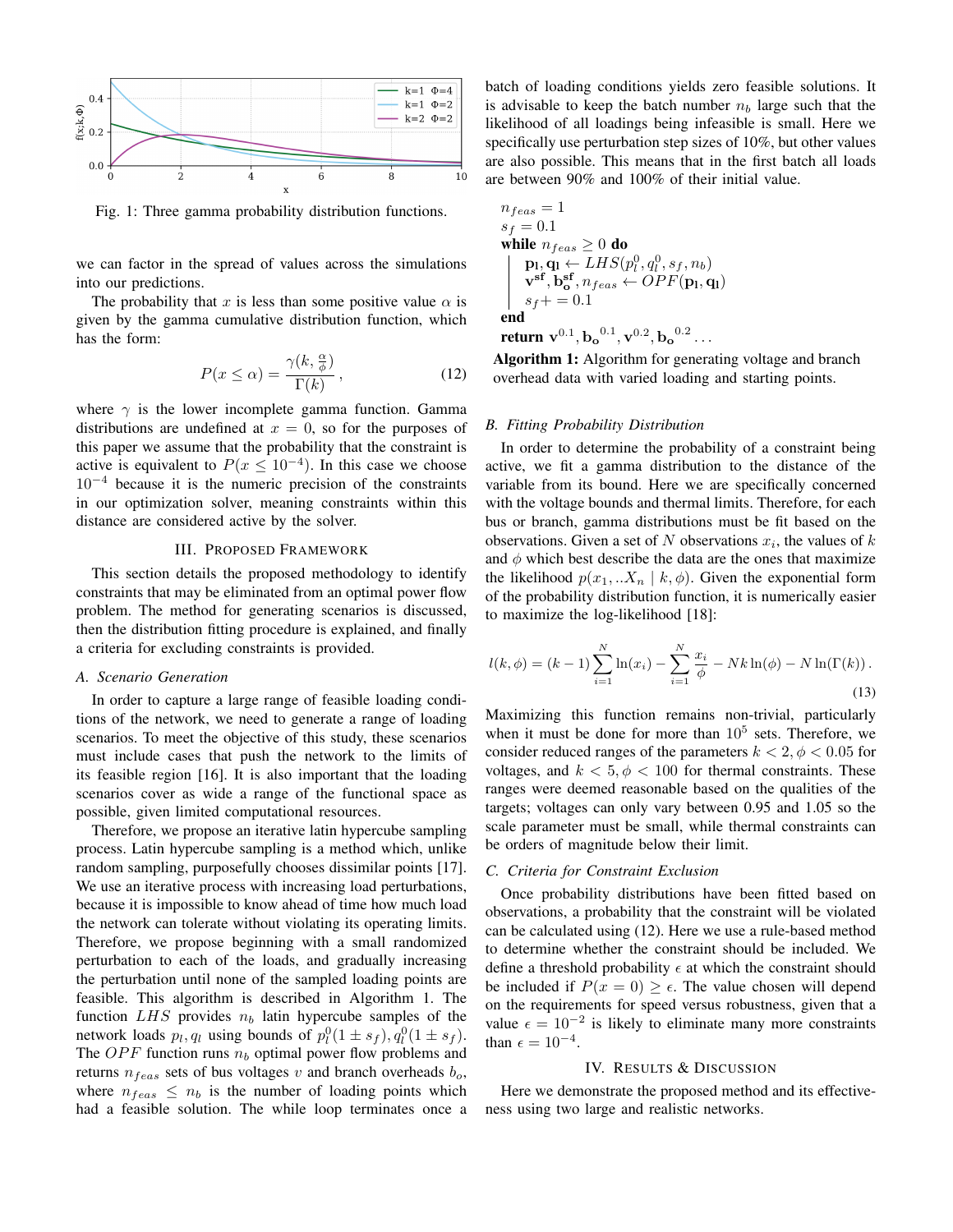# *A. Test System and Computational Setup*

Here we demonstrate the use of the method on one of the networks from the ARPA-E Grid Optimization Competition [19]. These networks were designed to be representative of real transmission networks in the US. Specifically, we use *C2S7N04102* a network with 4102 buses, 1673 loads, and 399 generators.

Scenarios were generated using the method defined in Section III-A. We used a batch size of 1000 and  $s_f = 0.1$ , resulting in 4102 feasible loading scenarios after 13 iterations. To run the optimal power flow problems, we used a Python code that directly interfaces with the *IPOPT* package. In order to speed up the code, analytic forms of the Jacobian and Hessian matrices were provided, calculated in vector form using numpy for computational efficiency. These efficiencies meant that we could run a large number of problems using a laptop in a relatively small timeframe.



Fig. 2: The median and range of each of the bus voltages and branch flows across all simulations.

Figure 2 show the variation in bus voltage and branch overhead across all the simulations. On the figure on the left, the buses have been ordered by their median voltage across the scenarios. The median is shown with a solid line, while the shading shows the variation between maximum and minimum voltage experienced across the scenarios. In this network, all voltages are constrained between 0.95 and 1.05 per unit. It can be seen that many of the buses' voltages are very sensitive to the loading scenarios. There were a few buses which had both upper or lower bounds active for different scenarios. However, for the majority of the buses, only one limit was hit.

The figure on the right shows the branch overhead. That is, for each branch, the distance to the flow limit of that branch, in per unit power. Branches are sorted by their median overhead, and the variation is shown with shading. In this case, the branch flows were much less sensitive to loading scenario. Overall, it was rare that any of the branch limits were hit in this network, suggesting that the voltage bounds are more constraining in this case.

# *B. Probability distributions*

For each bus, gamma distributions were fitted to the distance from both voltage limits. Figure 3 shows the cumulative probability distributions for each bus being above a certain voltage for the upper bounds, and below a certain voltage for the lower bound. The buses are ordered as in the previous

figure, by their median voltage, so it is unsurprising that the buses at risk of violating the upper bound are at the far right, and vice versa.



Fig. 3: The cumulative probability distribution of the voltage at each bus with respect to the lower and upper bounds.

Likewise, for each branch a gamma distribution is fitted to the overhead data. Figure 4 shows the cumulative probability of the branch being within a certain distance of its limit. As expected, the probability of a branch constraint being active is smaller than of a voltage constraint. Unlike the voltage distributions, the branches tend to group (see the *blocks* on the right hand side of the distribution). This is likely partly due to the fact that the branch rating varies between branches, so those with similar ratings are likely to have similar overheads.



Fig. 4: The cumulative probability distribution of the overhead at each branch.

In order to determine which constraints should be included in the reduced formulation, we calculate the probability that the distance to the limit is  $\leq 10^{-4}$  and we include all constraints where this value exceeds 1%. Figure 5 shows a scatter plot with this probability for each constraint, and the cut-off point. It can be seen that several of the bus voltages have more than a 1% chance of being active, but none of the branches do.

# *C. Computational Savings*

In order to assess the computation time savings of the proposed method, 100 optimal power flow simulations were